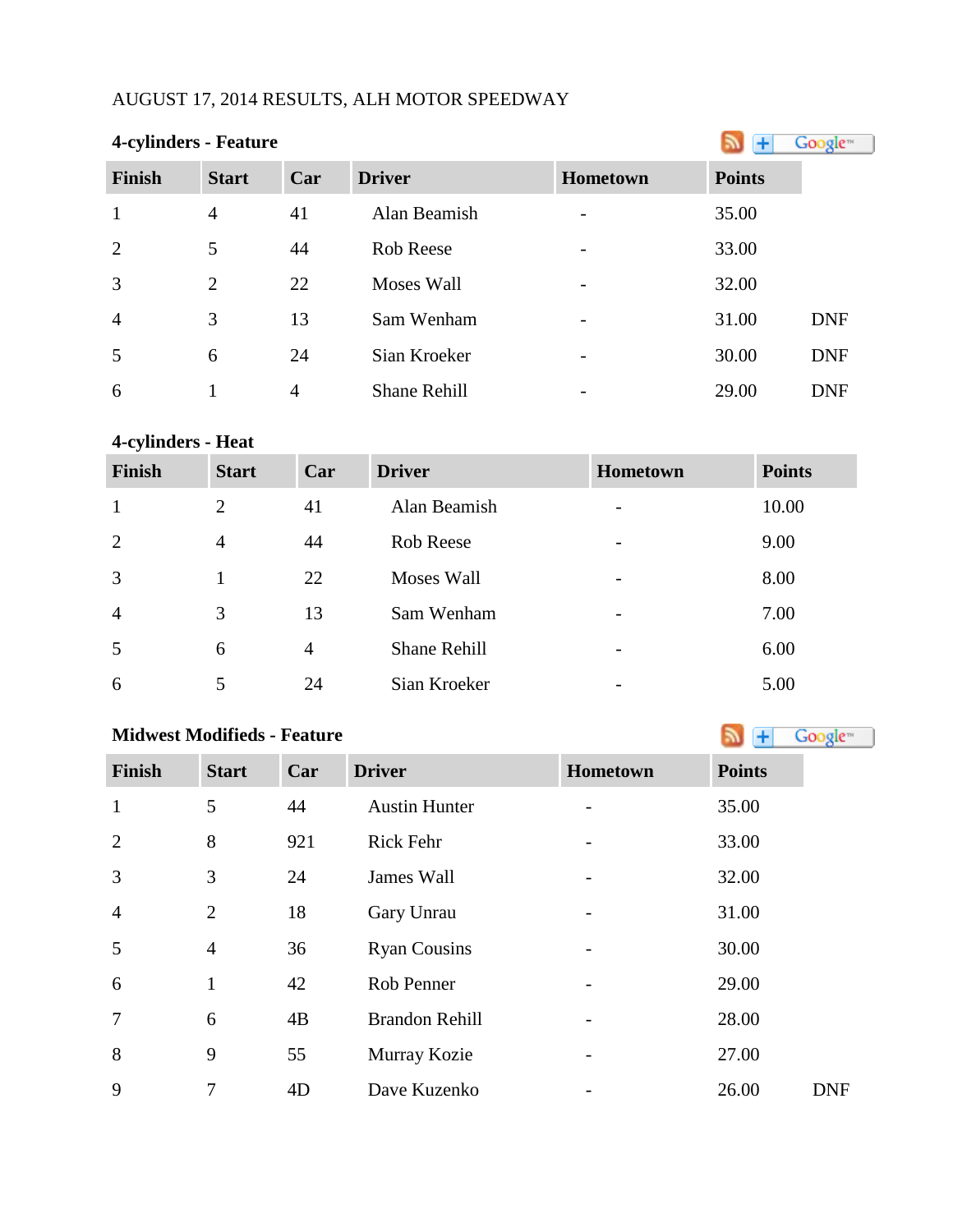| <b>Finish</b>  | <b>Start</b>   | Car | <b>Driver</b>         | Hometown | <b>Points</b> |            |
|----------------|----------------|-----|-----------------------|----------|---------------|------------|
| $\mathbf{1}$   | 8              | 44  | <b>Austin Hunter</b>  |          | 10.00         |            |
| $\overline{2}$ | 2              | 36  | <b>Ryan Cousins</b>   |          | 9.00          |            |
| 3              | 6              | 24  | James Wall            |          | 8.00          |            |
| $\overline{4}$ | 9              | 42  | Rob Penner            |          | 7.00          |            |
| 5              | 3              | 18  | Gary Unrau            |          | 6.00          |            |
| 6              | 1              | 4B  | <b>Brandon Rehill</b> |          | 5.00          |            |
| 7              | $\overline{4}$ | 4D  | Dave Kuzenko          |          | 4.00          | <b>DNF</b> |
| 8              | $\overline{7}$ | 921 | <b>Rick Fehr</b>      |          | 3.00          | <b>DNF</b> |
| 9              | 5              | 55  | Murray Kozie          |          | 0.00          | <b>DNS</b> |

### **Midwest Modifieds - Heat**

# **Modifieds - Feature**

| <b>Finish</b>  | <b>Start</b>   | Car            | <b>Driver</b>      | <b>Hometown</b>          | <b>Points</b> |
|----------------|----------------|----------------|--------------------|--------------------------|---------------|
| $\mathbf{1}$   | 4              | 10W            | Ward Imrie         |                          | 35.00         |
| 2              | 5              | 5              | <b>Scott Greer</b> | -                        | 33.00         |
| 3              | $\overline{2}$ | 48             | Jerome Guyot       |                          | 32.00         |
| $\overline{4}$ | 3              | 9M             | Lee Mcrae          | -                        | 31.00         |
| 5              | 6              | 92             | Justin Bronk       |                          | 30.00         |
| 6              | 1              | 25             | Eric Guyot         | $\overline{\phantom{0}}$ | 29.00         |
| 7              | 7              | 1 <sub>J</sub> | Jeff Pritchard     |                          | 28.00         |

## **Modifieds - Heat**

| <b>Finish</b>  | <b>Start</b>   | Car | <b>Driver</b>       | <b>Hometown</b>          | <b>Points</b> |
|----------------|----------------|-----|---------------------|--------------------------|---------------|
| 1              | 3              | 5   | <b>Scott Greer</b>  | $\overline{\phantom{0}}$ | 10.00         |
| 2              | $\overline{4}$ | 10W | Ward Imrie          |                          | 9.00          |
| 3              | 2              | 48  | Jerome Guyot        |                          | 8.00          |
| $\overline{4}$ |                | 9M  | Lee Mcrae           |                          | 7.00          |
| 5              | 6              | 25  | Eric Guyot          | $\overline{\phantom{0}}$ | 6.00          |
| 6              |                | 92  | <b>Justin Bronk</b> |                          | 5.00          |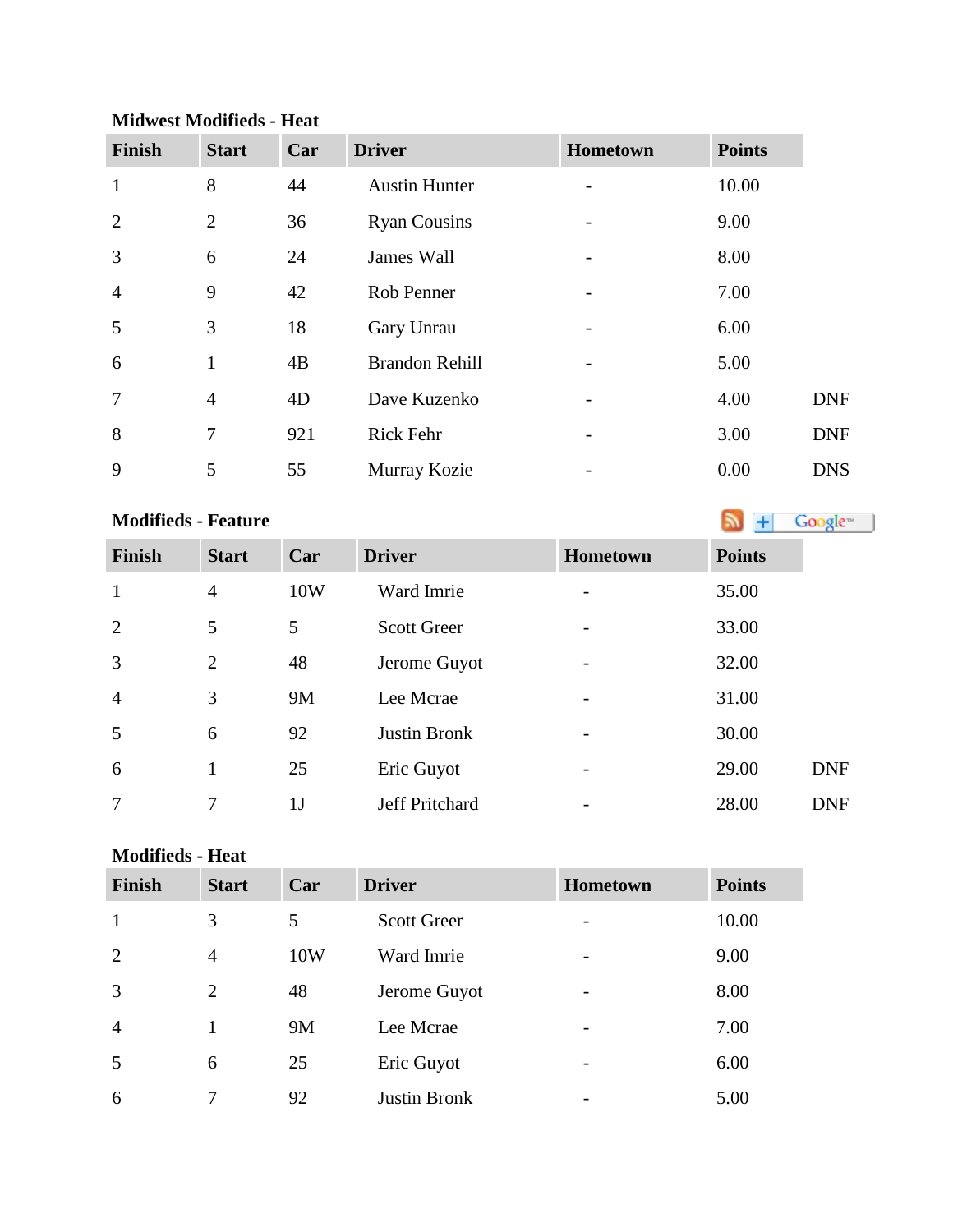| – |  | $\sim$ | <b>Jeff Pritchard</b> | $\overline{\phantom{0}}$ | 00 | NNF<br>the contract of the contract of the |
|---|--|--------|-----------------------|--------------------------|----|--------------------------------------------|
|---|--|--------|-----------------------|--------------------------|----|--------------------------------------------|

| <b>Pure Stocks - Feature</b> |                |     |                      |          | +             | Google <sup>®</sup> |
|------------------------------|----------------|-----|----------------------|----------|---------------|---------------------|
| <b>Finish</b>                | <b>Start</b>   | Car | <b>Driver</b>        | Hometown | <b>Points</b> |                     |
| $\mathbf{1}$                 | $\overline{2}$ | 26  | <b>Andrew Thomas</b> |          | 35.00         |                     |
| $\overline{2}$               | 6              | 8   | Rod Wolfe            |          | 33.00         |                     |
| 3                            | 3              | 21  | <b>Brett Proctor</b> |          | 32.00         |                     |
| $\overline{4}$               | 8              | 79  | <b>Bill Messier</b>  |          | 31.00         |                     |
| 5                            | $\overline{4}$ | 9   | Les Mcrae            |          | 30.00         |                     |
| 6                            | 5              | 37  | Roger Boisjoli       |          | 29.00         |                     |
| $\overline{7}$               | 9              | 6   | Nathan Klaassen      |          | 28.00         |                     |
| 8                            | 1              | 25  | <b>Brad Wall</b>     |          | 27.00         | <b>DNF</b>          |
| 9                            | $\overline{7}$ | 42R | <b>Dylan Penner</b>  |          | 26.00         | <b>DNF</b>          |

## **Pure Stocks - Heat**

| <b>Finish</b>   | <b>Start</b>   | Car | <b>Driver</b>        | Hometown | <b>Points</b> |
|-----------------|----------------|-----|----------------------|----------|---------------|
| $\mathbf{1}$    | $\mathbf{1}$   | 9   | Les Mcrae            |          | 10.00         |
| 2               | $\overline{2}$ | 26  | <b>Andrew Thomas</b> |          | 9.00          |
| 3               | $\overline{7}$ | 37  | Roger Boisjoli       |          | 8.00          |
| $\overline{4}$  | 3              | 21  | <b>Brett Proctor</b> |          | 7.00          |
| 5               | 9              | 25  | <b>Brad Wall</b>     |          | 6.00          |
| 6               | 5              | 8   | Rod Wolfe            |          | 5.00          |
| $7\phantom{.0}$ | $\overline{4}$ | 42R | <b>Dylan Penner</b>  |          | 4.00          |
| 8               | 6              | 79  | <b>Bill Messier</b>  |          | 3.00          |
| 9               | 8              | 6   | Nathan Klaassen      |          | 2.00          |

# **StreetStock - Feature Street Stock - Feature**

| <b>Finish</b> | <b>Start</b> | Car | <b>Driver</b>       | <b>Hometown</b>          | <b>Points</b> |
|---------------|--------------|-----|---------------------|--------------------------|---------------|
|               |              | 39  | <b>Shawn Teunis</b> | $\overline{\phantom{a}}$ | 35.00         |
| - 2           |              | 70  | Jesse Teunis        | $\overline{\phantom{0}}$ | 33.00         |